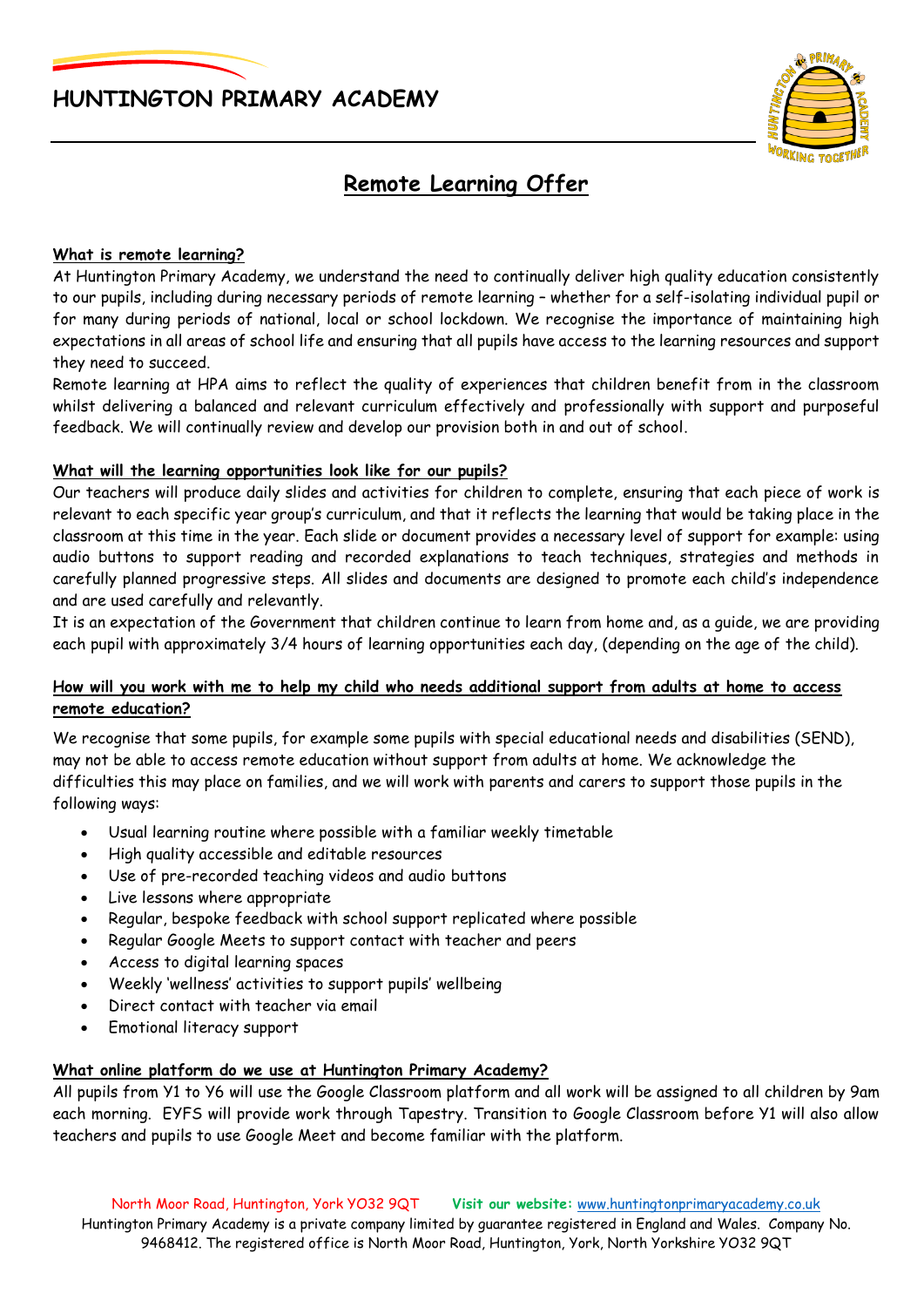Seesaw is another way of submitting completed tasks to teachers, and where this is familiar to pupils will be used alongside Google Classroom.

## **How will we support our pupils with difficulties accessing online learning and technology?**

- Families who require support with technology are encouraged to contact the school office on [adminhuntingtonprimary@york.gov.uk](mailto:adminhuntingtonprimary@york.gov.uk) and ask for guidance in accessing the google classroom. This information is also on our website as a recorded video demonstrating the process.
- The academy will endeavor to support all pupils with little or no access to an appropriate device. We have some capacity to lend chrome books to families who require one to access their online education and families should request these by contacting the school office: by telephone (01904 947180) or by email [adminhuntingtonprimary@york.gov.uk,](mailto:adminhuntingtonprimary@york.gov.uk) leaving their child's name and the reason for the request. Chrome books will then be allocated and prepared for collection or delivery. The academy will ask each family to sign a Device Loan Agreement which will ensure the safe and appropriate use of the equipment while it is not on school site.
- Pupils for whom there are individual circumstances and work cannot be submitted to their teacher online will be provided with individual guidance if they contact the school office.

## **What learning opportunities will be assigned to pupils?**

Each day teachers from EYFS to Y6 will provide opportunities for pupils to develop skills, understanding and knowledge with the following:

- A writing related activity (spelling, punctuation, grammar, sentence level work, and composition).
- A reading activity (relating to phonics and our VIPERS strands).
- A maths activity.
- A topic activity demonstrating how important we consider the breadth of curriculum to be at HPA. These may include history, science, RE, PSHE, music, French and may be physical or mental-health related etc.

## **How does the remote school day look/what should pupil engagement look like?**

- Pupils should be present for remote learning by 9:00am and in most cases will cease their remote learning by 3:00pm from Monday to Friday, with the exception of suitable and timely breaks and lunchtimes.
- Breaks and lunchtimes will need to be taken during the day with at least ten minutes per hour away from the screen and children having at least 45 minutes for a lunch break.
- Pupils are not expected by school to do schoolwork outside school hours of 9.00am and 3.00pm. However, we do acknowledge parents may wish to support learning at times unspecified by the academy.
- Pupils with SEND or additional medical conditions who require more regular breaks, e.g. sensory breaks, are not expected to do schoolwork during their breaks.

#### **Illness or reporting absence**

- Pupils who are unwell are not expected to be present for remote working until they are well enough to do so.
- Parents will need to inform the school office, (by speaking to a member of the admin team or by leaving a message on the 24 hour absence line) no later than 9.00am, if their child is unwell.
- The school attendance officer and class teacher will monitor absence.

# **Marking and feedback**

During whole school, year group or class remote learning at least one member of staff from each year group will be available throughout the day to respond to any questions/queries, provide feedback and mark the work that is submitted. If remote learning is being accessed by an individual the class teacher will reply as soon as possible when they are not directly teaching.

#### **All schoolwork completed through remote learning should be:**

- Returned to the relevant member of teaching staff when it is completed.
- Wherever possible, returned on or before the deadline set by the relevant member of teaching staff.

North Moor Road, Huntington, York YO32 9QT **Visit our website:** [www.huntingtonprimaryacademy.co.uk](http://www.huntingtonprimaryacademy.co.uk/) Huntington Primary Academy is a private company limited by guarantee registered in England and Wales. Company No. 9468412. The registered office is North Moor Road, Huntington, York, North Yorkshire YO32 9QT